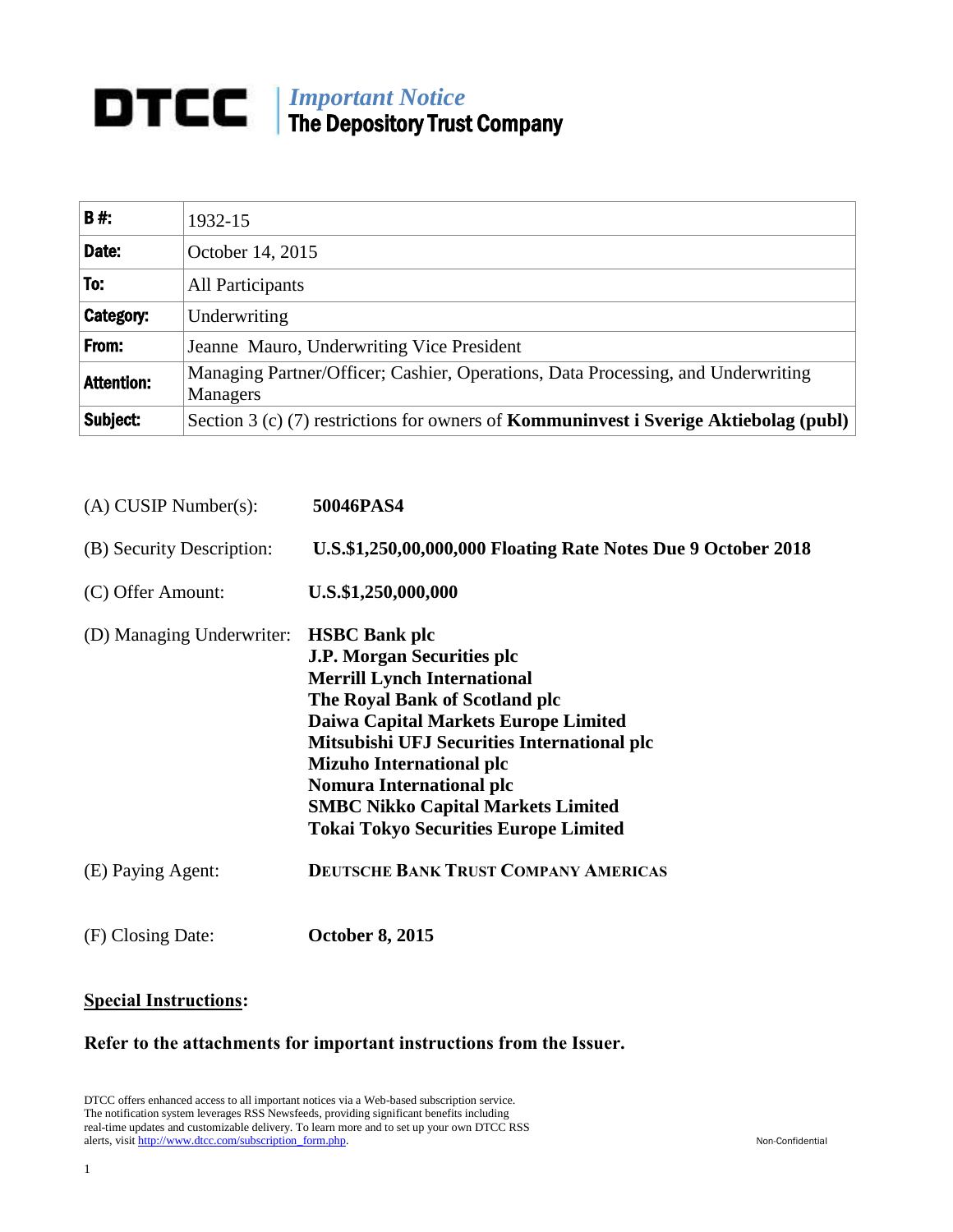

**OCTOBER 8, 2015**

## **Re: U.S.\$1,250,000,000,000 FIXED RATE NOTES DUE 9 OCTOBER 2015 (CUSIP: 50046PAS4)**

The Issuer and the lead Distributors are putting Participants on notice that they are required to follow these purchase and transfer restrictions with regard to the above referenced security.

In order to qualify for the exemption provided by Section  $3(c)(7)$  under the Investment Company Act of 1940, as amended (the "Investment Company Act"), and the exemption provided by Rule 144A under the Securities Act of 1933, as amended (the "Securities Act"), offers, sales and resales of the U.S.\$1,250,000,000 Fixed Rate Notes Due 9 October 2015 (the "Securities") within the United States or to U.S. Persons may only be made in minimum denominations of U.S.\$200,000 to "qualified institutional buyers" ("QIBs") within the meaning of Rule 144A that are also "qualified purchasers" (" $QPs$ ") within the meaning of Section 2(a)(51)(A) of the Investment Company Act. Each purchaser of Securities (1) represents to and agrees with the Issuer and the Distributors that (A) (i) the purchaser is a QIB who is a QP (a "QIB/QP"); (ii) the purchaser is not a broker-dealer which owns and invests on a discretionary basis less than \$25 million in securities of unaffiliated issuers; (iii) the purchaser is not a participant-directed employee plan, such as a 401(k) plan; (iv) the QIB/QP is acting for its own account, or the account of another QIB/QP; (v) the purchaser is not formed for the purpose of investing in the Issuer; (vi) the purchaser, and each account for which it is purchasing, will hold and transfer at least the minimum denomination of Securities; (vii) the purchaser understands that the Issuer may receive a list of participants holding positions in its securities from one or more book-entry depositaries; and (viii) the purchaser will provide notice of the transfer restrictions to any subsequent transferees; or (B) it is not a U.S. Person and is purchasing the Securities outside the United States and (2) acknowledges that the Issuer has not been registered under the Investment Company Act and the Securities have not been registered under the Securities Act and represents to and agrees with the Issuer and the Distributors that, for so long as the Securities are outstanding, it will not offer, resell, pledge or otherwise transfer the Securities in the United States or to a U.S. Person except to a QIB that is also a QP in a transaction meeting the requirements of Rule 144A. Each purchaser further understands that the Securities will bear a legend with respect to such transfer restrictions. See "Subscription and Sale and Transfer and Selling Restrictions" in the Base Prospectus dated June 10, 2015.

The charter, bylaws, organizational documents or securities issuance documents of the Issuer provide that the Issuer will have the right to (i) require any holder of Securities that is a U.S. Person who